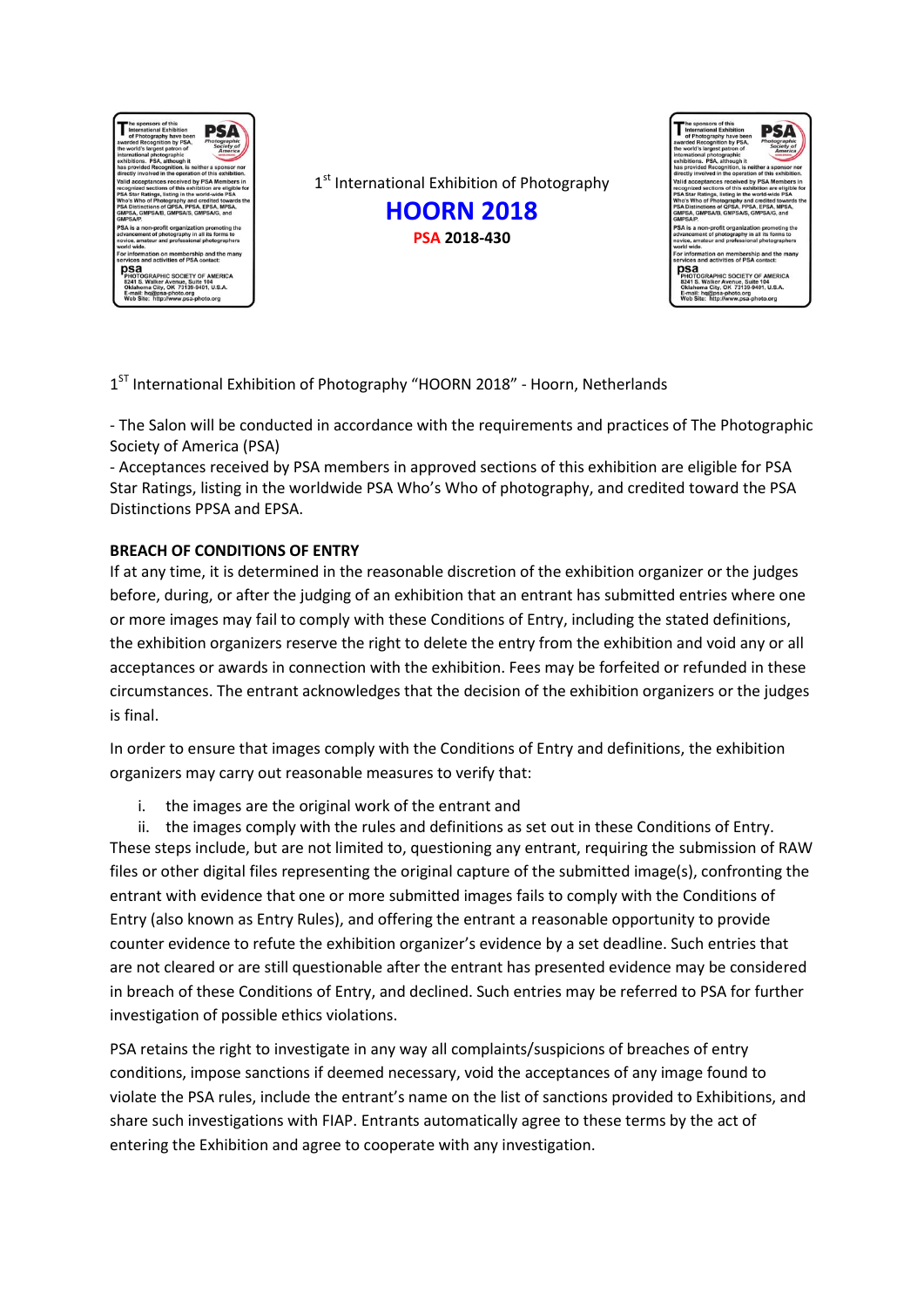### **CONDITIONS OF ENTRY**

The exhibition is open to anyone; however, an entry may be rejected when the sponsoring organization or its agent, in its reasonable discretion, believes the entry does not conform to the exhibition rules and conditions.

An entrant's images will not be presented to the judges consecutively. An entrant's four images will be distributed throughout four rounds of judging in that section. Distribution of images shall be in the same round order as submitted by the entrant.

Entries must originate as photographs (image-captures of objects via light sensitivity) made by the entrant on photographic emulsion or acquired digitally. By virtue of submitting an entry, the entrant certifies the work as his own (aliases are not permitted). The entrant permits the sponsors to reproduce all or part of the entered material free of charge for publication and/or display in media related to the exhibition. This may include low resolution posting on a website. Note: Entrants who indicate that their images may not be reproduced or used "will not be eligible for awards" or inclusion in audio-visuals of the exhibition "and could be subject to disqualification" by the exhibition sponsors.

The exhibition assumes no liability of any misuse of copyright. Images may be altered, either electronically or otherwise, by the maker. All parts of the image must have been photographed by the author who is holding the copyright of all works submitted.

All final work must be on photographic film, or on electronic file, or on photographic or electronic print material, mounting excepted.

No title or identification of the maker shall be visible anywhere on the face of an image, print mat or mount entered in a PSA Recognized exhibition.

Each image must have a unique title. Once an image has been accepted in a PSA Recognized exhibition, that same image, or a like "in camera" or a "reproduction" duplicate of that image:

- i. May not be entered or re-entered in any section of the same Division Star Ratings class in that exhibition regardless of media, format, or title.
- ii. May not be re-titled for entry in any other PSA Recognized exhibition, including translation into another language.

Words such as "Untitled" and "No Title" are not acceptable as part or all of an image's title, nor are camera capture filenames.

An image may be entered in only one section where acceptances of that image in multiple sections would be eligible for the same star path.

## **The target acceptance rate will be between 35% and 45% in each section.**

## **DATA PROTECTION**

By entering this exhibition, you are explicitly consenting to the personal details you have supplied, including email addresses, being held, processed and used by the exhibition organizers for purposes associated with this exhibition. You also explicitly consent to such information being sent to organizations which have accorded official recognition, patronage or accreditation to this exhibition. You acknowledge and accept that entering this exhibition means that the status and results of your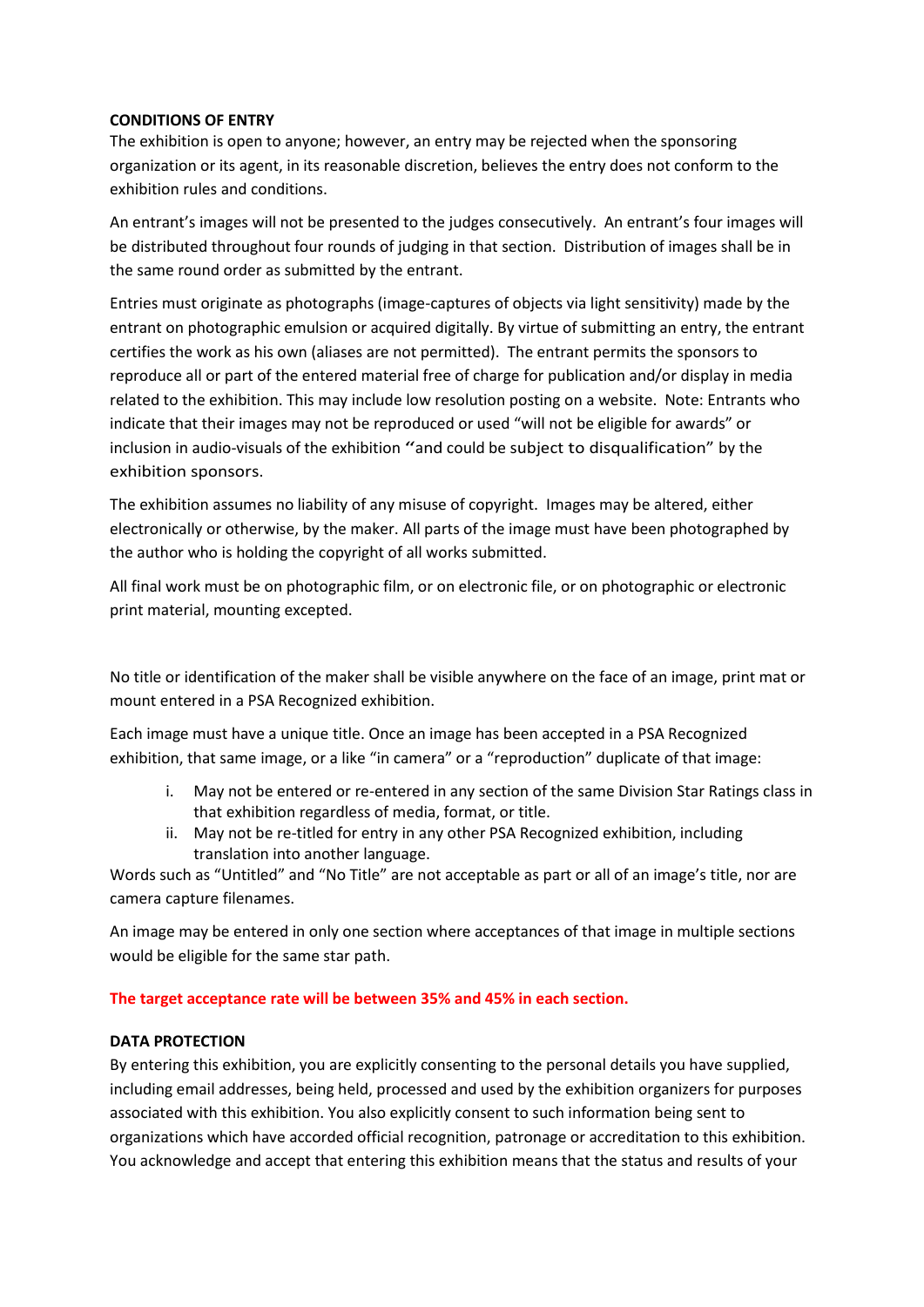entry may be made public.

Your email address and contact information will not be made public.

### **SECTIONS**

- There are six sections, all digital:

**A) NATURE** (color/monochrome digital) PSA ND

**B) PHOTO TRAVEL** (color/monochrome digital) PSA PTD

**C) WOMAN** (color/monochrome digital) PSA PID Color

**D) PORTRAIT** (color/monochrome digital) PSA PID Color

**E) OPEN COLOR** (color digital) PSA PID Color

**F) OPEN MONOCHROME** (monochrome digital) PSA PID Monochrome

- Each photo can be presented in only one section.

i. Acceptances in PID recognized Color sections shall be credited towards PID Color Star Ratings and Who's Who Color listings. Monochrome images accepted in PID recognized Color sections shall only be credited towards PID Color Star Ratings.

ii. Acceptances in PID recognized Monochrome sections shall be credited towards PID Monochrome Star Ratings and Who's Who Monochrome listings.

iii. All acceptance eligibility shall be in accordance with the PID Star Ratings or the Galaxy/Diamond Ratings requirements as appropriate.

## **PHOTOGRAPHS**

Photos must be in JPG file format, maximum dimensions: 1920 pix. Horizontal side and 1080 pix. Vertical side in 300 dpi. AUTHORS MUST SUBMIT PHOTOS ONLINE, compression 7-12, max 2Mb.

### **ENTRY FORM**

Authors must fill out online entry form.

### **FILE NAMING**

No requirements for file names, file name should be as you would want it to appear in the catalogue (same as title name).Words such as "Untitled" and "No Title" are not acceptable as part or all of an image's title, nor are camera capture filenames or titles consisting of only numbers.

Each image must have a unique title. Once an image has been accepted in a PSA Recognized exhibition, that same image, or a like "in camera" or a "reproduction" duplicate of that image: i. May not be re-entered in any section of the same Division Star Ratings class in that exhibition regardless of media, format, or title.

ii. May not be re-titled for entry in any other PSA Recognized exhibition.

### **ENTRY FEE**

20 Eur. for any **1**, **2** or **3** section 25 Eur. for any **4**, **5** or **all 6** sections

Possible ways of payment:

- **PayPal** transfer

- The works of the authors who did not pay the fee would not be taken into consideration.

## **REPORT CARD NOTIFICATIONS**

All participants will receive report card notifications via e-mail. The results of the exhibition will also be published on the website www.npshoorn.com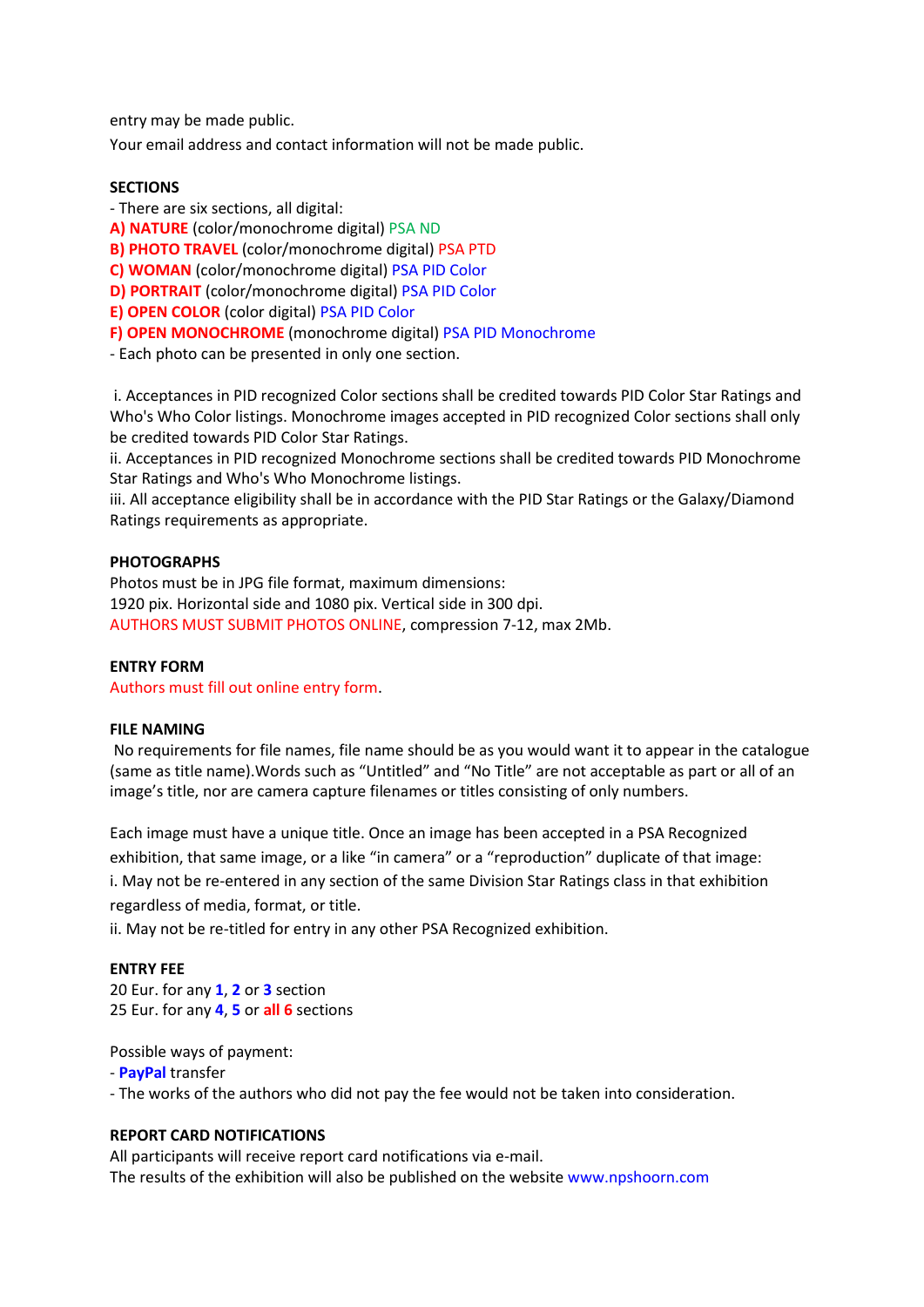**PDF CATALOG** The PDF Catalog for download on our web site: www.npshoorn.com

**JURY MEMBERS: Istvan KEREKES**, EFIAP/d2, Hungary **Tianyi XIONG**, China **Annick Van der HOEK**, Netherlands

Alternate: **Rolf VOGT**, Switzerland

An entrant's four images will be distributed through out four rounds of judging for that section. Each round of judging will not contain more than ONE image from each entrant. Images wil be judged with Benq W6000 Full HD projector in 1920x1080 pix. Images may not be changed by the exhibition prior to or during judging. Images may not be changed by the exhibition's equipment prior to or during judging. This includes resizing of images either smaller or larger or changing the aspect ration of the original image to "Fit to screen" or to "Fill screen" by HDTV equipment.

### **AWARDS**

#### **ALTOGETHER 204 AWARDS !!!**

**PSA** Gold medal in each section (6 altogether) **SALON** Gold, 2 x Silver, 3 x Bronze medal in each section (36 altogether) + 3 PSA honorable mention ribbons in each section (18 altogether) + 24 SALON honorable mention ribbons in each section (144 altogether)

The jury reserves the right to grant additional awards. Each author can receive only one award in each of the section. The decision of the jury is final and irrevocable, complaints are not possible.

### **CALENDAR**

Closing date: **15.10.2018.** Judging: 01.11.-04.11.2018. Report cards: 15.11.2018. On-line PDF Exhibition Catalogue: 15.01.2019. www.npshoorn.com Sending of awards: 15.01.2019.

### **EXHIBITION PUBLIC SHOWINGS**

15.12.2018. and 22. 12.2018.

Electronic Slide Show Program will be shown on a high resolution W6000 Full HD projector in 1920x1080 pix.

**ADDRESS Nice PhotoService** - Electronweg 9f, 1627LB Hoorn, Netherlands

**RECOGNITIONS**  PSA

### **Licence agreement:**

By submitting an entry, the entrant certifies legal Age, and own all rights to these images, including copyright or parents or guardians gives permission on his/her behalf if he/she is not of Legal Age.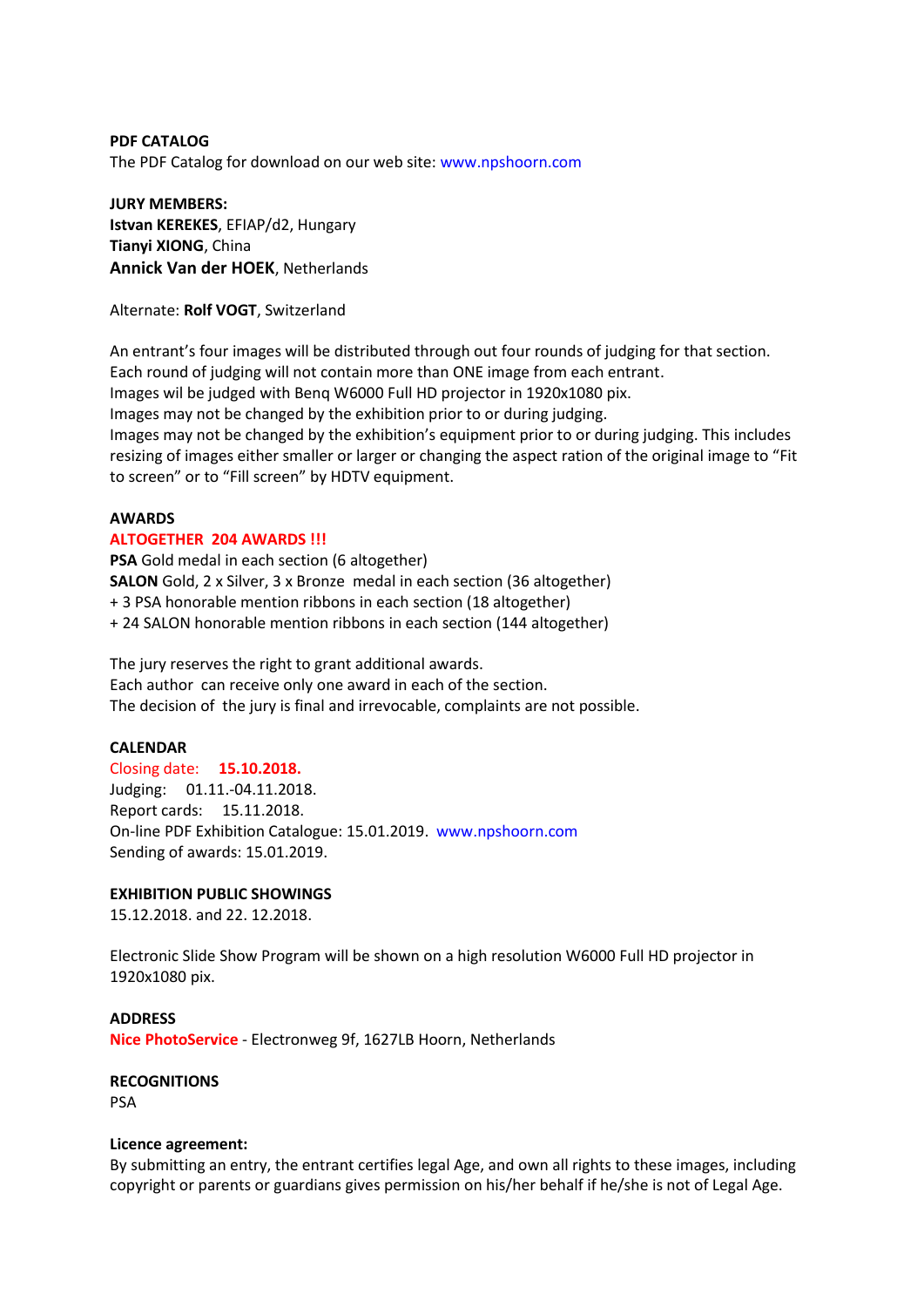The exhibition assumes no liability for any misuse of copyright.

Salon Chairman: Sasa Bogicevic, s.bogicevic@nice.nl

### **DEFINITIONS**

### **PSA Monochrome Definition**

An image is considered to be Monochrome only if it gives the impression of having no color (i.e. contains only shades of gray which can include pure black and pure white) OR it gives the impression of being a grayscale image that has been toned in one color across the entire image. (For example by Sepia, red, gold, etc.)

A grayscale or multi-colored image modified or giving the impression of having been modified by partial toning, multi toning or by the inclusion of spot coloring does not meet the definition of monochrome and shall be classified as a Color Work.

## **PSA Nature Definition**

Nature photography is restricted to the use of the photographic process to depict all branches of natural history, except anthropology and archeology, in such a fashion that a well-informed person will be able to identify the subject material and certify its honest presentation.

- The story telling value of a photograph must be weighed more than the pictorial quality while maintaining high technical quality.
- Human elements shall not be present, except where those human elements are integral parts of the nature story such as nature subjects, like barn owls or storks, adapted to an environment modified by humans, or where those human elements are in situations depicting natural forces, like hurricanes or tidal waves.
- Scientific bands, scientific tags or radio collars on wild animals are permissible.
- Photographs of human created hybrid plants, cultivated plants, feral animals, domestic animals, or mounted specimens are ineligible, as is any form of manipulation that alters the truth of the photographic statement.
- No techniques that add, relocate, replace, or remove pictorial elements except by cropping are permitted.
- Techniques that enhance the presentation of the photograph without changing the nature story or the pictorial content, or without altering the content of the original scene, are permitted including HDR, focus stacking and dodging/burning.
- Techniques that remove elements added by the camera, such as dust spots, digital noise, and film scratches, are allowed.
- Stitched images are not permitted.
- All images must appear natural.
- Color images can be converted to greyscale monochrome.
- Infrared images, either direct-captures or derivations, are not allowed.